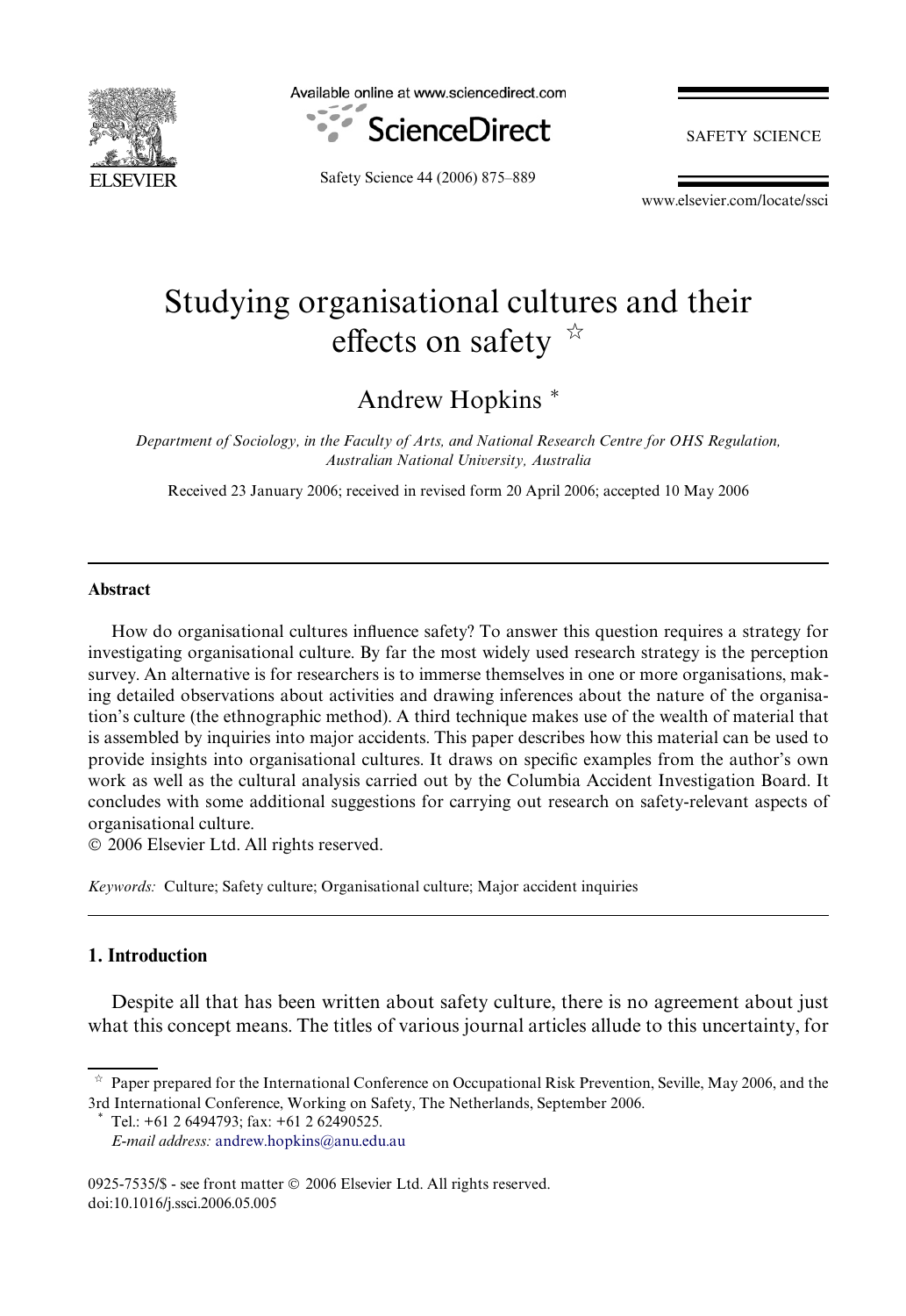example, "culture's confusions" [\(Hale, 2000](#page--1-0)) and "safety culture: philosopher's stone or man of straw?" [\(Cox and Flin, 1998](#page--1-1)). It is not the purpose of this article to outline these problems, but one crucial ambiguity should be noted. For some writers, every organisation has a safety culture of some sort, which can be described as strong or weak, positive or negative. For other writers, only an organisation which has an over-riding commitment to safety can be said to have a safety culture. On this view, relatively few organisations have safety cultures. As Reason puts it, "like a state of grace, a safety culture is something that is striven for but rarely attained" [\(Reason, 1997, p. 220;](#page--1-2) see also [Parker et al., 2006](#page--1-3)). The fact that this very basic contradiction has not been resolved is but one indicator of the confusion which surrounds the use of this term.

This paper bypasses some of the confusion by shifting attention to the concept of organisational culture. This is a more general and in some respects a clearer concept. Every organisation has a culture (or perhaps a series of subcultures) and that culture can be expected to impact on safety. Understanding how this happens can provide insights into ways organisational cultures need to be modified to give a higher priority to safety. Distinguishing safety from culture in this way breaks the safety research task into two components – the study of organisational cultures and the study of the impact of these cultures on safety. This paper is largely concerned with the first of these  $-$  the study of organisational culture. This is in a sense a prior question; we must first identify and describe various elements of the culture of an organisation before we can evaluate their impact on safety.

Although clearer than safety culture, organisational culture has itself been defined in a variety of ways. Schein provides a useful summary of the way the concept of culture has been used by various writers: observed behavioural regularities, group norms, espoused values, formal philosophy, rules of the game, climate, embedded skills, habits of thinking, shared meanings and root metaphors [\(Schein, 1992, p. 8–9\)](#page--1-4). It will be noted that some of these usages focus on values and attitudes as the key element of culture, while others stress behaviour. Cooper sees this as the crucial distinction. "The main difference between such definitions (he says) appears to reside in their focus on the way people think, or on the way people behave" (2000:112).

Perhaps the best known definition of organisational culture, "the way we do things around here" [\(Deal and Kenney, 1982, p. 4,59,60](#page--1-5)), is clearly behaviour focussed. Schein himself has at times referred to organisational culture simply as "the way we do things around here" ([Schein, 1992, p. 8–9](#page--1-4)), although his formal definition is more complex. Moreover Hofstede, after discussing whether it is better to focus on values or practices in defining organisational culture, concludes that "shared perceptions of daily practices should be considered to be the core of an organisation's culture" [\(Hofstede, 1997, p. 182–3](#page--1-6)).

It should be stressed that definitions in terms of values, on the one hand, and practices, on the other, are not necessarily in conflict in the way that the alternative definitions of safety culture are. It is simply a question of emphasis. "The way we do things around here" carries with it the connotation that this is the right, or appropriate or accepted way to do things. These judgments stem necessarily from shared assumptions or values. To reiterate, a definition in terms of practices does not deny the importance of values in any complete understanding of culture.

A further preliminary matter that must be mentioned is the relationship of culture to climate. Various writers argue that there are conceptual differences. For instance it is said that climate is a manifestation of culture [\(Mearns et al., 2003\)](#page--1-7), that climate is directly measurable while culture is too abstract to be measured directly [\(Mearns et al., 2003](#page--1-7)), and that